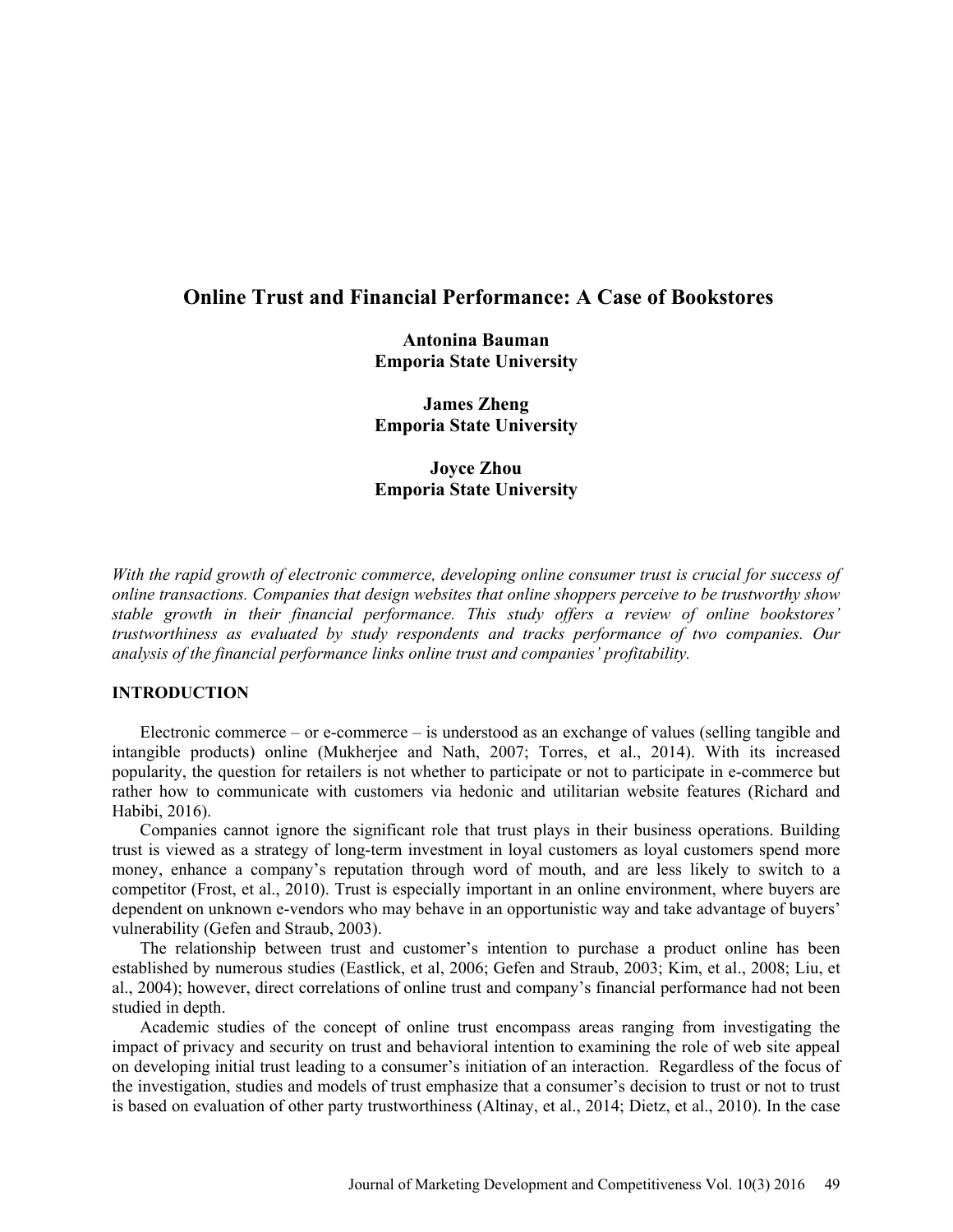of positive evaluation, a trusting relationship develops between an e-vendor and an online buyer which is likely to lead to repeat purchases and long-term continuing benefits (Frost, et al., 2010).

The first part of this study explores customers' perceptions of online trust cues incorporated into the design of a commercial web site. It analyses customers' perceptions of the website trustworthiness and identifies trust cues used by consumers to evaluate a website.

The second part of the study reviews financial statements of the websites in an attempt to track trends in revenues and profits. The results of the financial analysis were compared to the results of customers' evaluation of websites' trustworthiness.

# **THEORETICAL BACKGROUND**

### **Online Trust**

Traditionally, the definition of trust implied a type of relationship between two or more people which was described as "*the willingness of a party to be vulnerable to the actions of another party based on the expectation that the other will perform a particular action important to the trustor irrespective of the ability to monitor or control that other party*" (Mayer, et al., 1995, p.712, emphasized in the original). It reflects an individual's attitude toward a risky situation impacting that individual's behaviour. In a commercial situation, this attitude leads to the intention to purchase (McKnight, et al., 2002) which meets the ultimate goal of a business.

Technological developments and the increase in e-commerce transactions have extended the notion of trust to the relationship between a human (customer) and the Internet, an artefact created by humans. This extension of traditional trust into online trust is clarified in the following definition of online trust: "a consumer willingness to engage in an online transactional relationship, despite being vulnerable to the seller as a result of the lack of verifiable and adequate knowledge of the vendor, the product/service being sold and no guaranteed assurance of how or where disputes will be resolved" (Austin, et al., 2006, p. 25). This definition reflects a consensus among online trust researchers that the nature of, and basic meaning of, online trust is not different from the concept of face-to-face trust (Shankar, et al. 2002; Jarvenpaa and Rao, 2003; Corritore, et al. 2003, Wang and Emurian, 2005).

The online trust elements or "building blocks of trust models" (Jarvenpaa and Rao, 2003 p. 231) are the same as in traditional trust (Wang and Emurian, 2005):

> 1. online trust, just like traditional trust, is developed between two parties: trustor and trustee (although a trustee is a web site or a vendor who uses the Internet to represent its business)

- 2. online trust occurs in an environment that is highly complex and uncertain,
- 3. a trustor shows vulnerability and

4. a trustor takes a risk while the decision to take a risk is affected by trustor's personal traits and existing technology.

Although those four elements are the same, the virtual environment in which online trust develops is quite different from the traditional face-to-face environment. In the virtual environment, traditional observations of human behavior are impossible. There is no eye contact between a trustor and a trustee. There are no handshakes between the parties. There is only a website which serves as a storefront for an online company (McKnight, et al., 2002; Hampton-Sosa and Koufaris, 2005).

There are some other aspects of e-commerce that add risk to online shopping. For example, the customer is committed to an exchange transaction before the vendor is (as the customer has to pay in advance), there is also space and time separation between paying for the product and receiving it (Riegelsberger and Sasse, 2001). Customers cannot determine the quality of the product offered online and the choice of technology that the e-vendor uses for online transactions is beyond the customer's control (Cheung and Lee, 2006; Grabner-Kraeuter and Kaluscha, 2008).

To overcome the problem of online transactions as being "faceless and intangible" (Beldad, et al., 2010, p. 857), e-vendors design web sites with cues that signal their trustworthiness. Online customers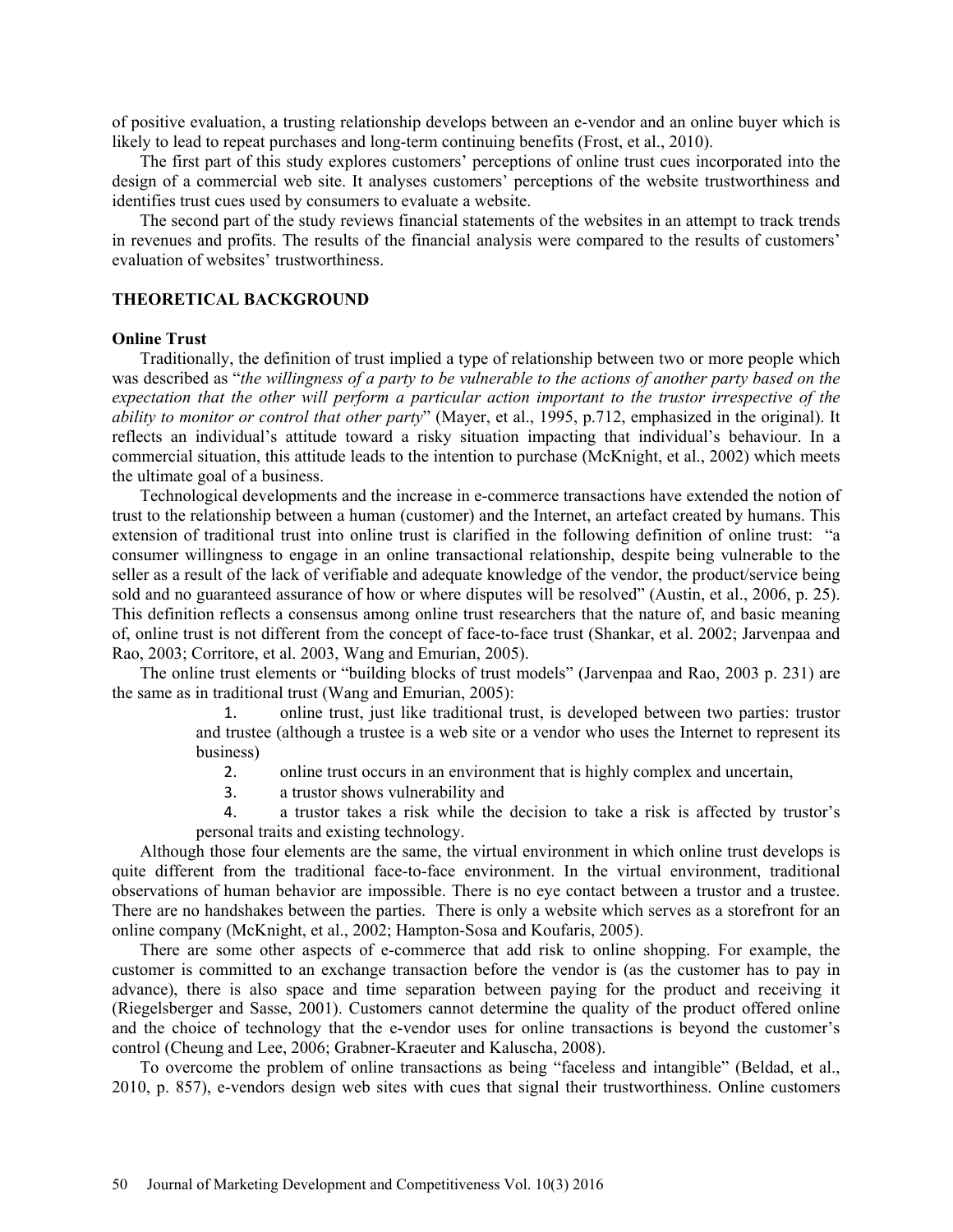review those cues which become the basis for judging how trustworthy the online vendor is and whether it can be trusted.

### **Customer Buying Behavior and Marketing Implications**

Consumers see Internet as the information and business medium (Goldsmith and Bridges, 2000; Goldsmith, 2001; Goldsmith and Goldsmith, 2002; UCLA, 2000, 2001, 2003). According to Yen and Chang (2015), technology can enhance consumers' perceptions of shopping experiences.

Studies have shown that trust has a positive influence on buying behavior. Trust can reduce uncertainty during the consumer shopping process (Morrow, et al., 2004; Kenning, 2007; Hamer, 2011). Customer loyalty, prior to which customer trust has to be established, is related to profitability (Hallowell, 1996). Customer loyalty also helps companies' financial performance. Loyal customers tend to have close relationship with the company. Customer loyalty will boost sales, increase market share, and lead to positive Word of Mouth (Khan and Rizwan, 2014; Gee, et. al, 2008). Studies done by Liang et al. (2009) and Smith and Wright (2004) have proven that customer loyalty will have a positive impact on companies' profitability.

According to Toma (2016, p. 90), those American companies that implemented customer relationship management, saw the following results during the first three years of the program:

- A minimum 10% per year increase in gross sales revenue per sales
	- A minimum 5% decrease in general and administrative cost of sales
- A minimum 5% increase in win rates for forecasted sales
	- A minimum 5% improvement in the quality rating provided by customers

Furthermore, companies can increase prices without a negative impact on sales performance since loyal customers are less price elastic (Smith and Wright, 2004; Belás and Gabčová, 2016).

As consumers' Internet activities continue to grow, companies are able to generate massive amount information about consumers. Handling privacy and security of in the Internet of Things (IofT) will be an issue addressed by many companies (Britton, 2016). More and more consumers are paying with their virtual wallet. How to store and secure the financial data will be another issue that companies need to address.

# **Evaluation of Financial Performance**

In the traditional environment, trust was found to influence the decision consideration but not the actual purchase; however, in the online environment, trust affects the purchase intentions (Shankar, et al., 2002; Urban, et al., 2009) which in turn, impact the overall company's performance. Thus, developing online trust is important for a variety of stakeholders, including customers, employees, suppliers, distributors, partners, and stockholders (Shankar, et al., 2002).

Although there have been very limited previous studies on the relationship between customer trust and financial performance, some studies focus on companies in one country setting (e.g., Luo, et al., 2004; Luo, et al., 2008), whereas others tend to be at the conceptual framework level (Shankar, et al., 2002).

The technological development in electronic systems has also brought about significant impact for online customers in the financial industry. However, in the finance field, the issue of online trust and financial performance has been investigated mainly from the perspective of online trust for brokers and trading platforms and individual investors' satisfaction and investment performance (Balasubramanian et al., 2003; Roca, et al., 2009; Barber and Odean, 2002). For example, Balasubramanian, et al. (2003) examine the link between online investors' perceived trustworthiness of the online broker and the investors' satisfaction and found a positive relationship between these two variables using the method of survey study. Another study by Barber and Odean (2002) find that increased trust on online brokers from online individual investors leads to worse investing and trading performance than they use phone-based brokers because these investors get a "feeling of empowerment" and trade too much than they should. None of the studies have looked the customers' online trust and the financial performance of the brokers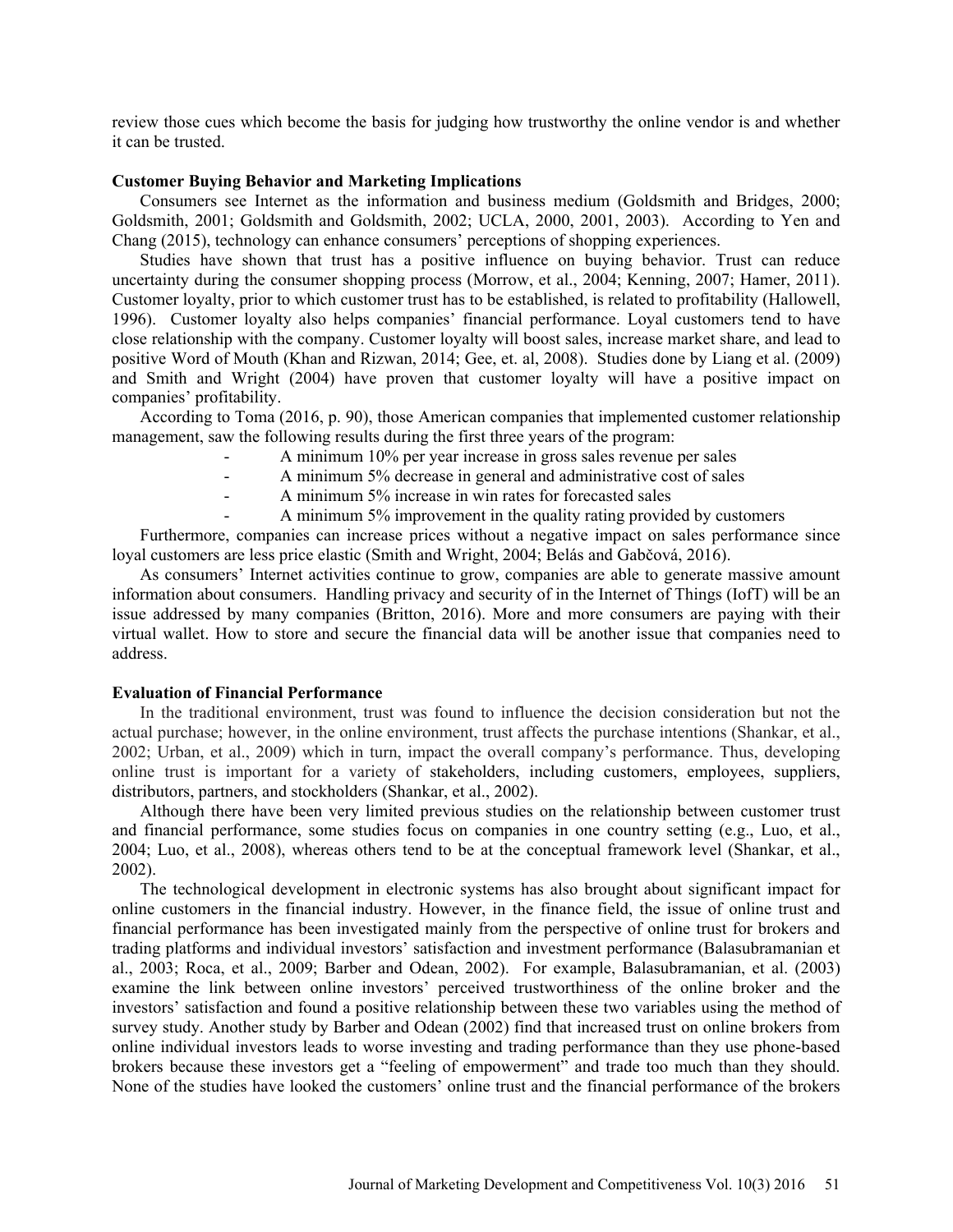in the finance field. Given the growing prevalence of online shopping, the link between online trust and companies' financial performance is relevant and meaningful as a main topic of discussion for this paper.

#### **Method**

Unlike the majority of studies of online trust which are conducted using quantitative methods, this research employed a qualitative research framework for the first part of the study built around the repertory grid technique (Kelly, 1963). The theoretical foundation for this framework was created based on several theories developed across multiple disciplines. For example, the theory of information asymmetry between transacting parties (Akerlof, 1970) and the economics signaling theory (Spence, 2002) explained why signals of trustworthiness are formed and communicated. The psychological theory of personal constructs (Kelly, 1963) shows how perceptions are construed. The prominence-interpretation theory (Fogg, 2003) provides a basis for identification of cues and their importance. Symbolic interactionism (Blumer, 1980; Denzin,1969) and value-congruity relationship theories (Kumar, 2013) focus on consumer behavior. The commitment-trust theory of marketing management (Morgan and Hunt, 1994) emphasizes the role of consumer trust in keeping customers satisfied, and the significance of strategic planning for gaining and retaining customers.

To obtain and analyze online buyers' subjective opinions about web site trust cues, and to reveal individual patterns, this study utilized the repertory grid technique. That technique had not previously been used in studies of online trust cues. This was done in response to the call for more qualitative studies of trust (Mollering, 2006), where research methods look into and evaluate the respondents' experiences and perceptions rather than a researcher's expectations.

The repertory grid technique has been introduced by Kelly (1963) as an extension of his personal constructs theory. Kelly's (1963) theory is based on two major assumptions:

(1) people act as scientists who explore the world around them, develop constructs in an attempt to create meaning and make sense out of events, and use those constructs to anticipate future events in their lives. If those constructs are not validated, then people change constructs;

(2) relations between constructs are organized in an interpretation system that, on the one hand, helps to understand an event but, on the other hand, restricts people's behavior.

As applied in the context of identifying and interpreting online trust cues, Kelly's (1963) personal constructs theory describes an online consumer behavior pattern: customers explore online stores and, based on their shopping experiences, develop constructs that are organized into a system that guides their future behavior. Therefore, the theoretical foundation and methodological framework selected for this study meet the goals of customer-focused research into the online trust building process.

#### **Data Collection and Analysis**

Seventy volunteers from three countries, Germany, Russia, and the United States, contributed to a qualitative exploratory study of online trust cues embedded in a commercial web site. Using a repertory grid and evaluating five online bookstores, participants shared their own perceptions of which web site elements and properties they identified as trust signals. As a result of the study, 433 constructs were elicited and analyzed. Two independent reviewers contributed to the first stage of the analysis – categorization and a reliability check of the grouping all constructs into categories. It was established that signals that are identified by online shoppers as trust cues could be divided into 14 categories. Although the number of categories for each country was the same, the variety of categories was different. For example:

‐ The United States sample consisted of: ease of use, sales, guarantees, reputation, design, physical location, scalability, security, customization, customer feedback, company information, customer support, services, and social media.

‐ The German sample consisted of: ease of use, sales, customer feedback, ease of payment, design, services, reputation, language, customer support, guarantees, security, delivery, company information, and social network.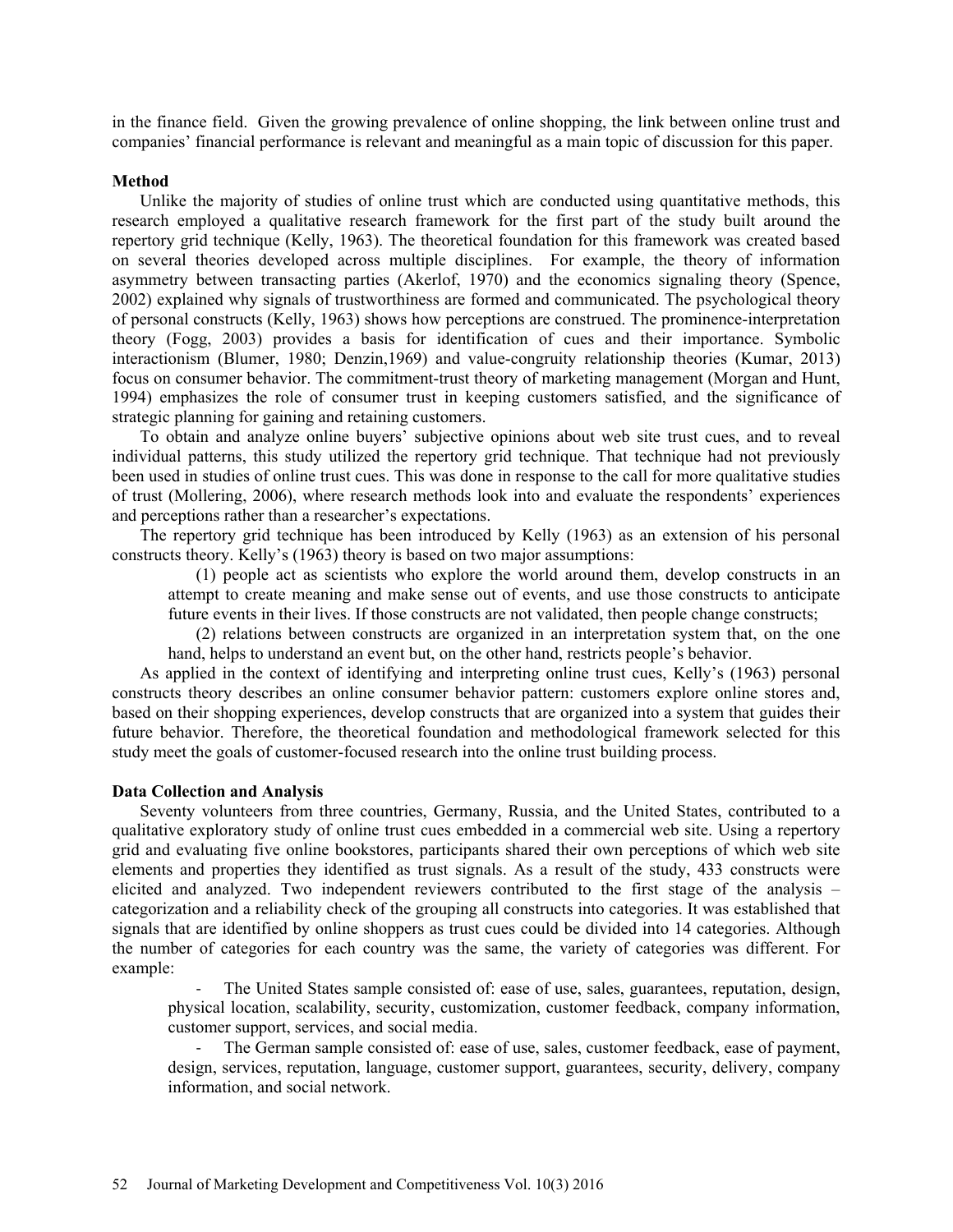‐ The Russian sample consisted of: company information, customer feedback, customer support, customization, delivery, design, ease of use, guarantees, language, location, reputation, sales, social network, and transparency.

The answer to the research question identified specific categories of trust cues as recognized and described by online consumers. This comprehensive list of 433 constructs, grouped into fourteen categories, by itself offers a practical contribution to businesses with an online presence. It shows which web site elements are noticed and valued by customers, thus allowing for a more customer focused approach in web design.

In preparation for data analysis, all constructs solicited from respondents were independently categorized by this researcher and two reviewers. This provided objective groupings of the online trust cues identified by the respondents. To triangulate the data, four types of content analysis were applied: distribution of constructs in categories (Curtis, et al. 2008; Goffin, et al., 2006), frequency of construct usage (Boyle, 2005; Goffin and Koners, 2011), importance (Fogg, 2003; Tomico, et al., 2009), and hierarchical placement of constructs (Crudge and Johnson, 2007). Based on the results of these types of content analysis, the websites were rated according to the perceived trustworthiness (from the customers' perspective). The results of web sites' levels of perceived trustworthiness as evaluated by all participants of this study are presented in Table 1. The number was calculated as an average of the ratings on the seven-point Likert scale within each sample.

Although it appears that Russian participants were more cautious about evaluating book stores (as the difference in the range of the evaluation varies from 2.90 – 5.05 as compared to the USA respondents  $2.38 - 5.95$ , or the German contributors  $2.77 - 6.12$ ), the final result is the same. On the continuum from the web site perceived by the respondents to be the most trustworthy to that perceived to be the least trustworthy, the online stores used in the study are ranked in the same order by all three samples: Amazon, followed by BAM! Books-A-Million! These two were followed by Alibris, Powell's Books, and Biblio.

| Web site                     | USA sample<br>(average score on the<br>seven-point scale) | German sample<br>(average score on the<br>seven-point scale) | Russian sample<br>(average score on the<br>seven-point scale) |  |
|------------------------------|-----------------------------------------------------------|--------------------------------------------------------------|---------------------------------------------------------------|--|
| Alibris                      | 4.68                                                      | 4.32                                                         | 4.82                                                          |  |
| Amazon                       | 5.95                                                      | 6.12                                                         | 5.05                                                          |  |
| Books-A-<br>BAM!<br>Million! | 5.22                                                      | 4.33                                                         | 4.86                                                          |  |
| <b>Biblio</b>                | 4.44                                                      | 3.99                                                         | 4.58                                                          |  |
| Powell's Books               | 4.62                                                      | 4.07                                                         | 4.81                                                          |  |

**TABLE 1 RESULTS OF THE WEB SITE EVALUATIONS**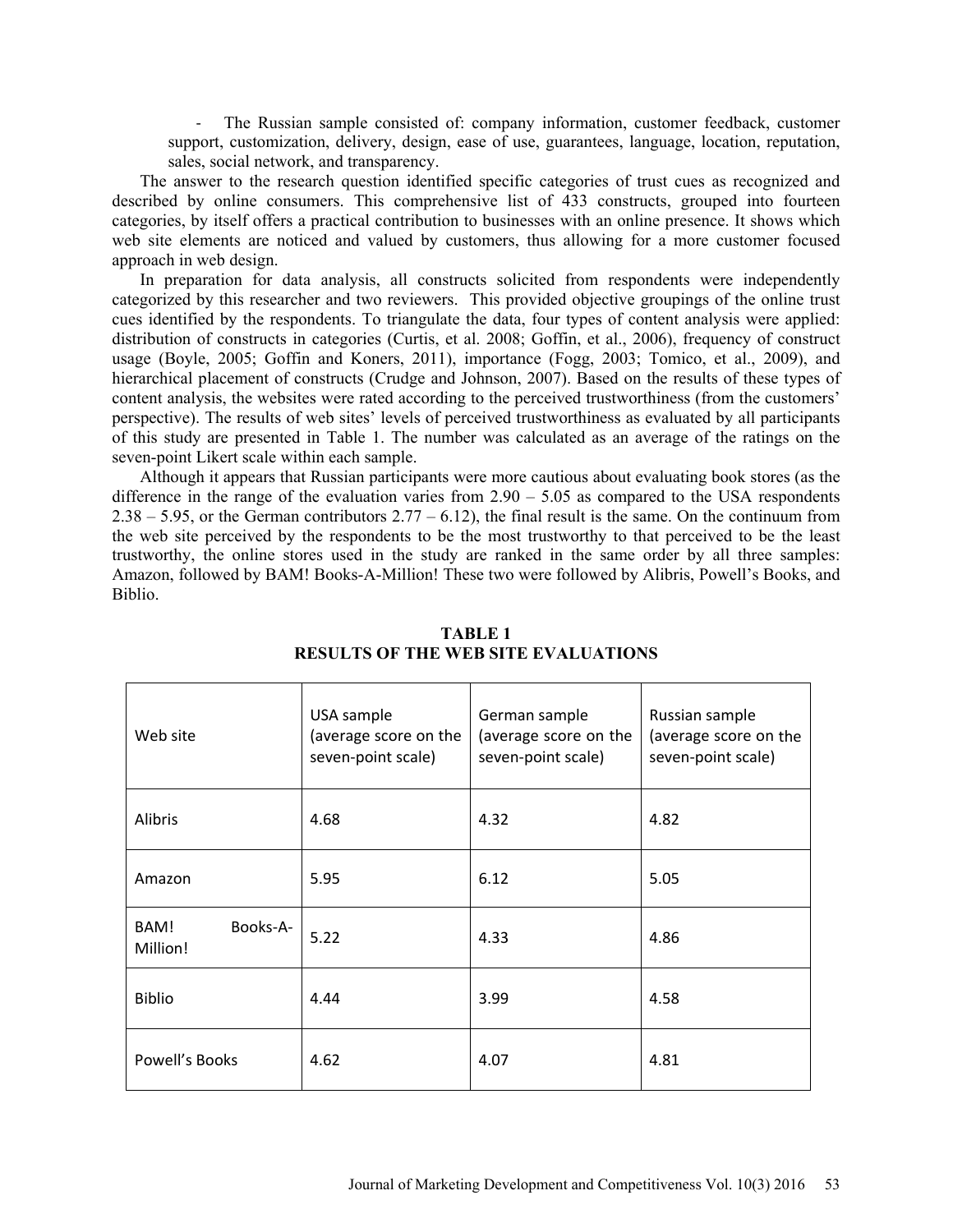The findings of the first part of this study are validated by its research procedure as it incorporated the following ways of ensuring the quality of a study as proposed by Kassarjian (1977), Sekaran (1983), and Silverman (2010):

- ‐ A research method appropriate for the study of consumers' perceptions was used to gather subjective descriptions of web site trustworthiness. The repertory grid technique used in this research is an extension of the personal construct theory developed by Kelly (1963) for the analysis of how people construe meaning and make sense of the phenomena occurring in their personal lives.
- ‐ This cross-cultural study involved three countries rather than traditional two (Sekaran, 1983).
- ‐ The inter-coder agreement between two independent reviewers and the researcher achieved a level above 90% for categorization of constructs in all three samples, which is found to be acceptable (Jankowicz, 2004).
- ‐ Triangulation of four types of analysis offered different ways of reviewing the elicited data to ensure that all constructs were analysed. This approach of plurality (Frost, et al., 2010) considered various aspects of constructs related to perceived trustworthiness of web sites as described by the study's participants.

# **Financial Analysis of Websites**

This study provides an empirical case review and attempts to shed light on this important link between online trust and firm financial performance. Due to the private status of three companies when the surveys were conducted, financial statements are not available on these companies' websites or other regulatory agencies. However, as we can see from Table 2, we obtain these companies' financial performance through fairly reliable anecdotal evidence and reports that are available online.

| <b>Alibris</b><br><b>Characteristics</b> |                  | Amazon           | <b>BAM!</b>           | <b>Biblio</b> | Powell's        |  |
|------------------------------------------|------------------|------------------|-----------------------|---------------|-----------------|--|
| Firm status                              | Private          | <b>Public</b>    | Public<br>(went       | Private       | Private         |  |
|                                          |                  |                  | private<br>in         |               |                 |  |
|                                          |                  |                  | Dec.2015)             |               |                 |  |
| 1997<br>Year founded                     |                  | 1994<br>1917     |                       | 2000          | 1971            |  |
| <b>Headquarters</b>                      | Emeryville,      | Seattle,         | Birmingham,           | Asheville,    | Portland,       |  |
|                                          | California       | Washington       | Alabama               | <b>North</b>  | Oregon          |  |
|                                          |                  |                  |                       | Carolina      |                 |  |
| <b>Sales</b>                             | \$100<br>Million | \$107<br>billion | 509<br>million<br>(FY | N/A           | \$45<br>million |  |
|                                          | (8/15/2013)      | (2015)           | 2010)                 |               | (as of 2009)    |  |
| #<br>of                                  | 120              | 222,400<br>(Oct. | $250+$                | 10 (2010)     | about 500       |  |
| employees                                |                  | 2015)            |                       |               |                 |  |

| TABLE 2                                                              |
|----------------------------------------------------------------------|
| BASIC CHARACTERISTICS AND PERFORMANCE OF THE FIVE CASES <sup>1</sup> |

The sales revenues of the firms under study in this paper demonstrate a considerably close correlation with the results regarding online trust from Table 1. The companies that rank higher from the online trust survey also generate high sales revenues. To see the time trends of the sales revenue, we also obtain sales data for two public companies (Amazon.com and BAM!) from the U.S. Securities and Exchange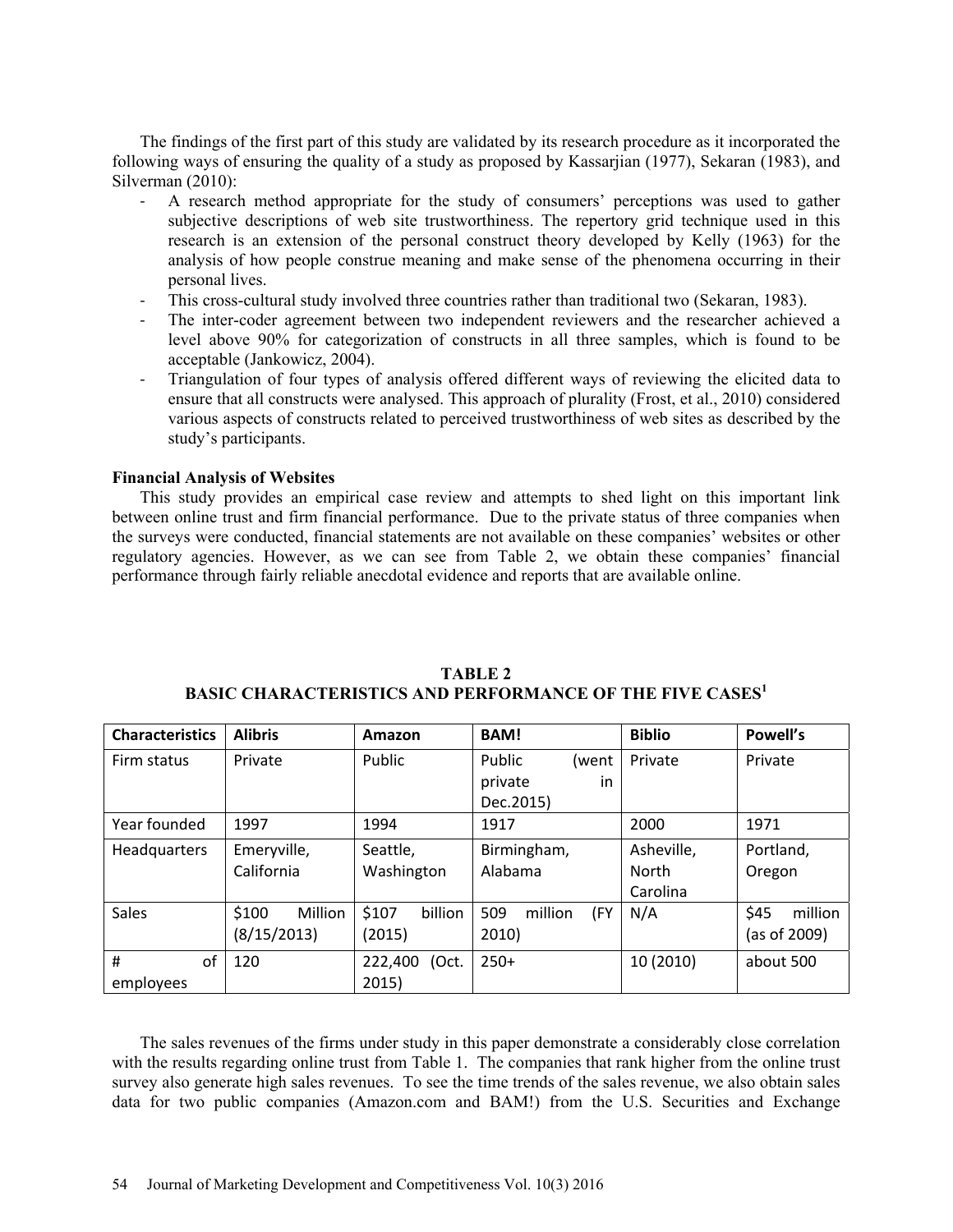Commission's (SEC) Electronic Data Gathering, Analysis, and Retrieval system (EDGAR). As Figure 1 shows, the quarterly sales volumes for Amazon and BAM! in the recent years have been steady and growing overall, although there are seasonal variations for these revenues.







The quarterly revenues for the two companies are based on different starting points and numerical scales due to the different sizes of the two companies. For the purpose of examining the company's trend over the years in terms of the financial performance and compare those trends, we also calculate the percentage change of the two companies' annual revenues and compare them in Table 3 to show the revenue growths in terms of annual percentage changes for the two companies over the years. Table 3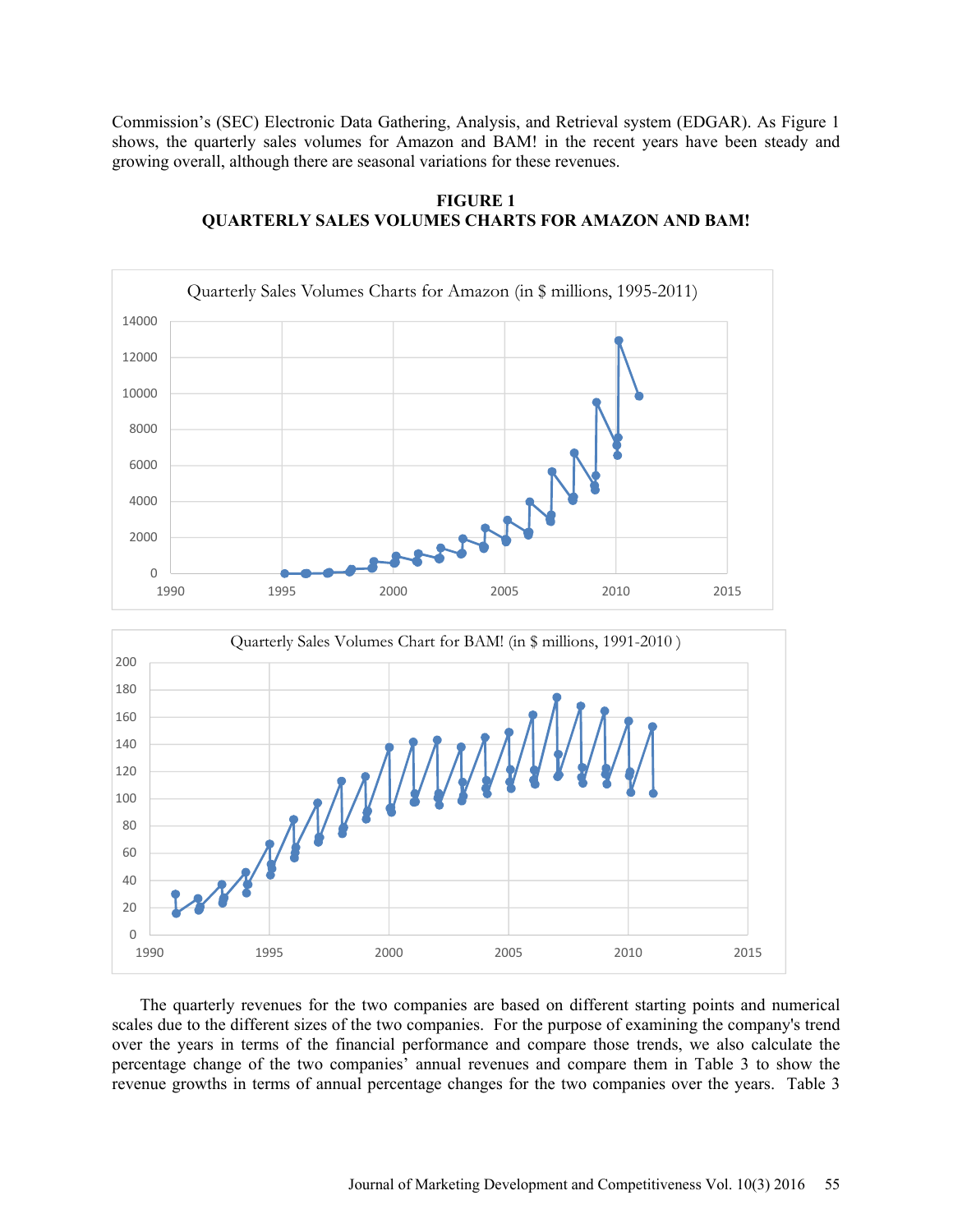demonstrates that Amazon.com has a much stable and higher revenue growth than BAM! over the years with available data.

|      | Amazon         |                | <b>BAM!</b>    |                |
|------|----------------|----------------|----------------|----------------|
| Year | Annual revenue | Change $(\% )$ | Annual revenue | Change $(\% )$ |
| 1995 | 0.1            |                | 52.9           | 40%            |
| 1996 | 3.9            | 2981%          | 66.6           | 26%            |
| 1997 | 36.9           | 839%           | 77.2           | 16%            |
| 1998 | 152.5          | 313%           | 86.1           | 12%            |
| 1999 | 410.0          | 169%           | 95.7           | 11%            |
| 2000 | 690.5          | 68%            | 103.7          | 8%             |
| 2001 | 780.6          | 13%            | 110.3          | 6%             |
| 2002 | 983.2          | 26%            | 110.9          | $1\%$          |
| 2003 | 1315.9         | 34%            | 112.8          | $2\%$          |
| 2004 | 1730.3         | 31%            | 117.6          | 4%             |
| 2005 | 2122.5         | 23%            | 122.7          | 4%             |
| 2006 | 2677.8         | 26%            | 126.9          | 3%             |
| 2007 | 3708.8         | 39%            | 135.4          | 7%             |
| 2008 | 4791.5         | 29%            | 129.8          | $-4\%$         |
| 2009 | 6127.3         | 28%            | 129.0          | $-1\%$         |
| 2010 | 8551.0         | 40%            | 124.8          | $-3\%$         |

**TABLE 3 COMPARING ANNUAL REVENUE: AMAZON.COM VS. BAM!**

To gain more understanding of the financial trends of those two companies - Amazon and BAM!, we also demonstrate comparisons of a few profitability ratios based on their financial reports. The specific rations we use to compare the two companies are return on assets (ROA), market-to-book (M/B), and cash flow from operations (CFO).

Table 4 compares financial performance measurements over the past 19 years for Amazon.com and BAM!. Panel A compares ROA, Return on Assets, defined as Income before extraordinary items scaled by total assets. ROA measures overall efficiency of firm in managing assets and generating profits. For example, in the year of 2004, the ROA for Amazon.com is 18.1%, which indicates that Amazon.com generates 18.1 cents of profits out of every dollar of invested assets. For the same year, the ROA for BAM! Is 3.4%, which means that BAM! Generates only 3.4 cents of profit out of every dollar it invests in assets.

Panel B, compares M/B, market-to-book, the market value of equity (shares outstanding ∗ fiscal year closing price) scaled by Total book value of shareholders' equity. M/B is a financial ratio used to compare a company's current market price to its book value. A higher M/B ratio implies that investors expect the company to create more value from a given set of assets, and that the market value of the firm's assets is significantly higher than their accounting value. For instance, in the year of 2005, the M/B for Amazon.com is 79.7, which shows that the investors are very optimistic about the market value of company's assets, with a 79.7 multiple of its accounting value. However, for the same year, the M/B for BAM! Is only 1.3, which means that investor expect its market value is only 1.3 times of its accounting value.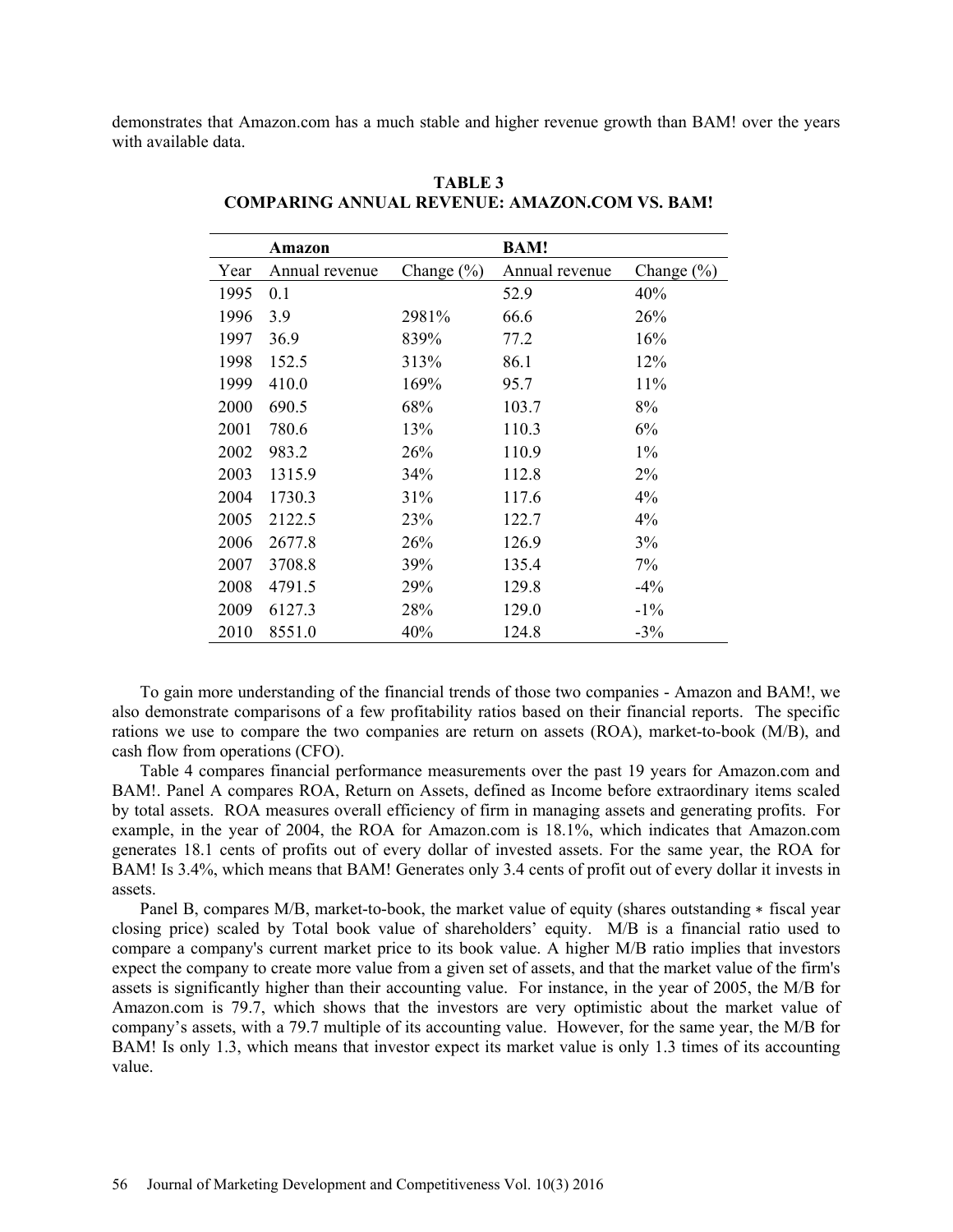**TABLE 4 COMPARING FINANCIAL PERFORMANCE: AMAZON.COM VS. BAM!** 

|      | Panel A: ROA |             |            | Panel B: MB |             |            | Panel C: CFO |             |            |
|------|--------------|-------------|------------|-------------|-------------|------------|--------------|-------------|------------|
| Year | <b>AMZN</b>  | <b>BAMM</b> | Difference | AMZN        | <b>BAMM</b> | Difference | <b>AMZN</b>  | <b>BAMM</b> | Difference |
| 1995 | $-28.0\%$    | 3.9%        | $-31.9%$   | N/A         | 1.6         |            | $-21.4%$     | $-7.7%$     | $-13.7%$   |
| 1996 | $-69.8%$     | 2.5%        | $-72.3%$   | N/A         | 1.1         |            | $-21.0\%$    | 1.1%        | $-22.1%$   |
| 1997 | $-18.5%$     | 2.8%        | $-21.4%$   | 50.6        | 1.0         | 49.6       | 2.4%         | 2.3%        | $0.0\%$    |
| 1998 | $-19.2%$     | 1.7%        | $-20.9%$   | 122.9       | 1.7         | 121.2      | 4.8%         | 6.5%        | $-1.7%$    |
| 1999 | $-29.1%$     | 2.1%        | $-31.2%$   | 98.7        | 1.1         | 97.6       | $-3.7\%$     | 4.3%        | $-8.0\%$   |
| 2000 | $-66.1%$     | 1.0%        | $-67.1%$   | $-5.7$      | 0.3         | $-6.1$     | $-6.1\%$     | 2.9%        | $-9.0\%$   |
| 2001 | $-34.0%$     | 1.3%        | $-35.3%$   | $-2.8$      | 0.4         | $-3.2$     | $-7.3%$      | 8.4%        | $-15.7%$   |
| 2002 | $-7.5\%$     | 0.8%        | $-8.4\%$   | $-5.4$      | 0.3         | $-5.7$     | 8.8%         | 3.5%        | 5.2%       |
| 2003 | 1.6%         | 2.5%        | $-0.9%$    | $-20.5$     | 0.8         | $-21.3$    | 18.1%        | 11.7%       | 6.4%       |
| 2004 | 18.1%        | 3.4%        | 14.7%      | $-79.9$     | 1.1         | $-81.0$    | 17.4%        | 15.7%       | 1.8%       |
| 2005 | $9.0\%$      | 4.2%        | 4.8%       | 79.7        | 1.3         | 78.4       | 19.8%        | 11.8%       | 8.1%       |
| 2006 | 4.4%         | 6.2%        | $-1.9%$    | 37.9        | 2.0         | 35.9       | 16.1%        | 7.0%        | $9.1\%$    |
| 2007 | 7.3%         | 5.8%        | 1.5%       | 32.2        | 1.7         | 30.5       | 21.7%        | 12.1%       | 9.6%       |
| 2008 | 7.8%         | 3.8%        | 4.0%       | 8.2         | 0.4         | 7.9        | 20.4%        | 14.0%       | 6.4%       |
| 2009 | 6.5%         | 5.1%        | 1.5%       | 11.4        | 0.9         | 10.5       | 23.8%        | 11.7%       | 12.1%      |
| 2010 | $6.1\%$      | 3.3%        | 2.9%       | 11.8        | 0.8         | 11.1       | 18.6%        | 10.8%       | 7.8%       |
| 2011 | 2.5%         | $-0.8%$     | 3.3%       | 10.2        | 0.3         | 9.8        | 15.4%        | $9.6\%$     | 5.8%       |
| 2012 | $-0.1\%$     | $0.9\%$     | $-1.0\%$   | 13.9        | 0.3         | 13.6       | 12.8%        | $5.3\%$     | 7.6%       |
| 2013 | 0.7%         | $-2.5%$     | 3.1%       | 18.8        | 0.3         | 18.5       | 13.6%        | 1.5%        | 12.2%      |

Panel C shows *CFO*, defined as cash flow from operations, and divided by beginning-of-period total assets. CFO is the amount of cash generated from/used by a business enterprise's normal, ongoing operations during an accounting period scaled by total assets. Since the company's ongoing operations is regarded as its core business, this ratio provides additional information in addition to the traditional profit ratio such as ROA and market ratio such as M/B. For example, in the year of 2006, the CFO for Amazon.com is 16.1%, which means that the company generates 16.1 cents of cash from every dollar of its total assets, compared to the CFO for BAM! in the same year of 7.0%, which indicates the company only generates 7 cents of cash from every dollar of its total assets.

Table 4 shows the comparisons of these rations between Amazon.com and BAM! over the past nineteen years. Although in the first few years of this time period, Amazon.com had some bad years in terms of ROA, M/B, and CFO, it caught up with BAM! in the next few years and gained the upper hand for most of the following years except for a couple of exceptions such as the years of 2006 and 2012 for ROA. The pattern emerged from the comparisons provide further evidence that the higher trust level for Amazon.com translates into higher profitability for this company as well. It is reasonable to suggest that there is some noticeable association between online trust on a company and its subsequent financial performance.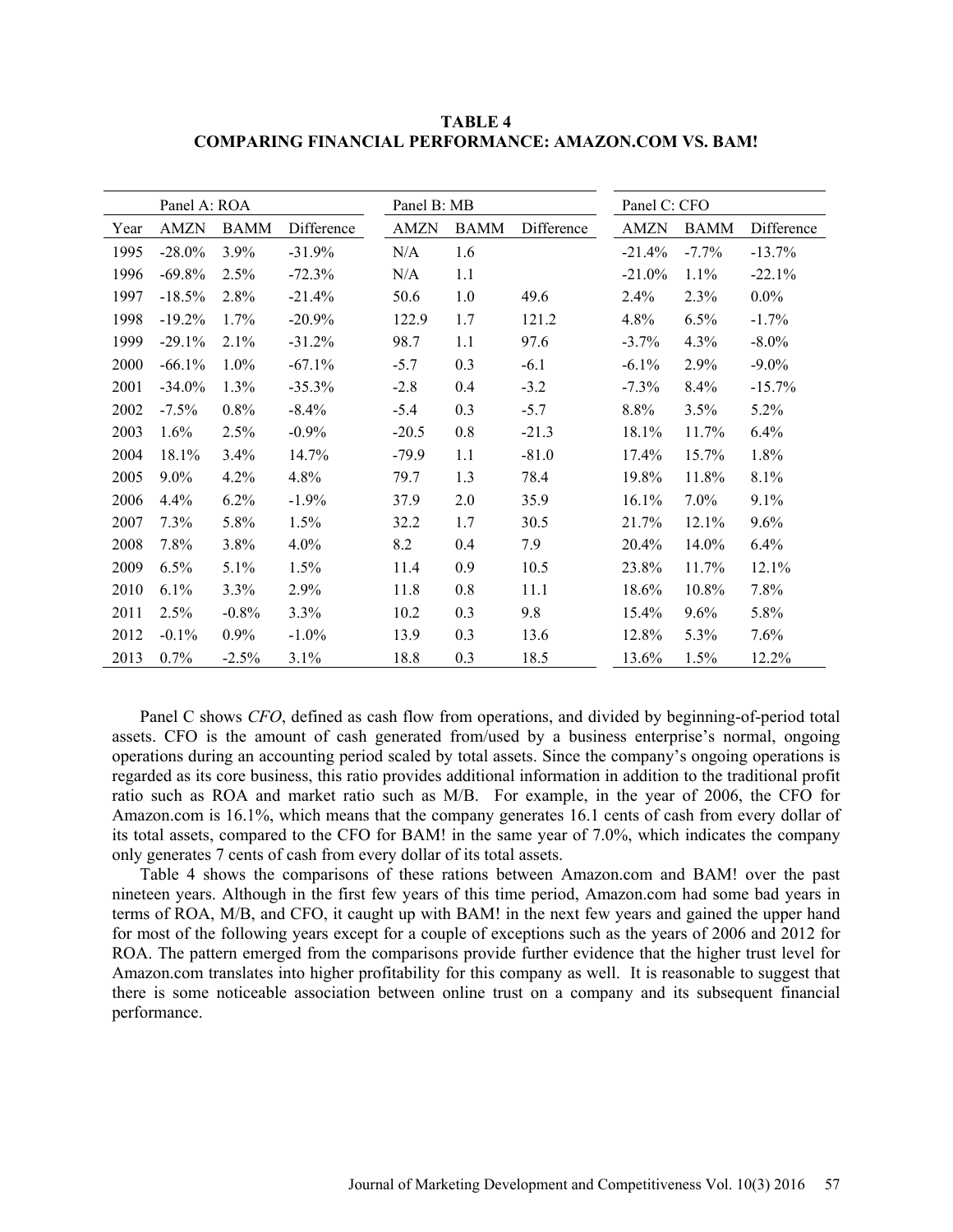#### **DISCUSSION**

Earlier research of the relationship between trust and business performance took one of the two approaches: economic or psychological. Economic approach was based on the transaction costs while psychological – on the impact of trust and loyalty on the company's financial situation (Singh and Sirdeshmukh, 2000).

The economic perspective based on the transaction-cost economics acknowledges that the productivity of a value chain depends on both production costs and transaction costs (Dyer and Chu, 2006; Williamson, 1981). Production costs are directly related to the process of creating a value for a customer. Transaction costs occur both before and after the exchange as businesses first search for partners and developing contracts, and then monitor and control whether all contract obligations are fulfilled (Bromiley and Cummings, 1995). The financial analysis of the business performance gives a look into the internal operations.

The psychological perspective reflects the role of trust within an organization as well as consumer trust toward that organization. The first part of this study used this approach as it focused on customer evaluation of a company's trustworthiness.

The results of this study support Singh and Sirdeshmukh (2000) proposition that the economic and psychological approaches can work together in order to enhance customer loyalty and trust which impact the company's performance.

Trust in exchange relationships is valuable as previous research (Dyer and Chu, 2006;Sako, 2006; Williamson, 1981) showed that trust:

Reduces transaction costs and allows for greater flexibility in adjusting to changing business environment

- Results in improved information sharing that leads to continuous improvement and learning

- Invests into future returns

### **CONCLUSION**

Research of business strategies shows that new developments in the area of telecommunications and increased number of business financial transactions in the virtual environment force managers to implement e-commerce strategies, which emphasize value creation and value capturing (Torres, et al., 2014). These business strategies alone, however, do not guarantee success. Business models should be focusing on how meet customers' needs and differentiate themselves. One of the differentiation variables is a company's non-imitable relationships with customers based on trust and loyalty (Morgan and Hunt, 1994; Torres, et al., 2014). Creating these customer relationships has experienced a significant increase during the last decade as the Internet provided companies a tool to customize product offers and employ direct interaction with customers, which "have enabled companies for successfully and profitably satisfying their customers" (Habul, et al., 2012, p. 27).

# **ENDNOTES**

<sup>1</sup> The sources for the sales revenues are as follows: For Alibris, https://oregon.tie.org/event/40/mentor-connect-kanth-gopalpur. For Amazon.com, http://www.sec.gov/Archives/edgar/data/1018724/000101872416000170/amzn-20151231xex991.htm. For BAM!, it is from the 10-K report of 2010. For Powell's, http://www.bizjournals.com/portland/stories/2010/03/01/daily57.html.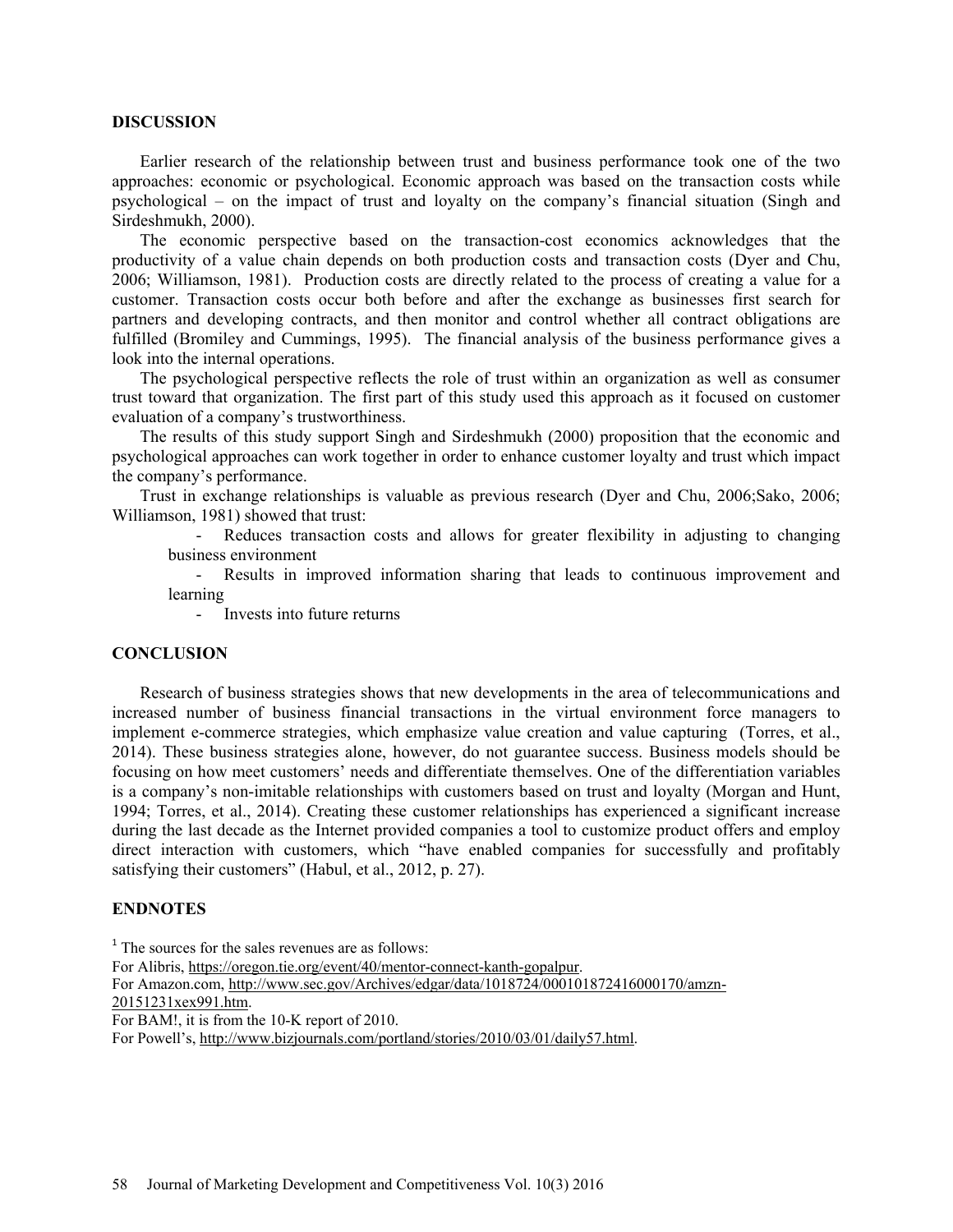### **REFERENCES**

- Akerlof, G. (1970). The market for 'lemons': Quality uncertainty and the market mechanism. *Quarterly Journal of Economics*, 84, (3), 488-500.
- Altinay, L. Saunders, M. & Wang, C. (2014). The Influence of Culture on Trust Judgments in Customer Relationship Development by Ethnic Minority Small Businesses. *Journal of Small Business Management*, 52, (1), 59 -78.
- Austin, N. K. Ibeh, K.I.N. & Yee, J.C.C. (2006). Consumer Trust in the Online Travel Marketplace. *Journal of Internet Commerce*, 5, (2), 21-39.
- Balasubramanian, S., Konana, P. & Menon, N. M. (2003). Customer satisfaction in virtual environments: A study of online investing. *Management Science*, 49, (7), 871-889.
- Barber, B. M. & Odean, T. (2002). Online investors: do the slow die first? *Review of Financial Studies*, 15, (2), 455-488.
- Belás, J. & Gabčová, L. (2016). The relationship among customer satisfaction, loyalty and financial performance of commercial banks. *E+M Ekonomie a Management*, XIX, (1), 132-147. DOI: 10.15240/tul/001/2016-1-010.
- Beldad, A., Jong, M. & Steehouder, M. (2010). How shall I trust the faceless and the intangible? A literature review on the antecedents of online trust. *Computers in Human Behavior*, 26, (5), 857- 869.
- Blumer, H. (1980). Mead and Blumer: The convergent methodological perspectives of social behaviorism and symbolic interactionism. *American Sociological Review,* 45, (3), 409-419.
- Boyle, T. A. (2005). Improving team performance using repertory grids. *Team Performance Management.* 11, (5/6), 179-187.
- Britton, K. (2016), Handling privacy and security in the internet of things, *Journal of Internet Law*, 4, 3- 7.
- Bromiley, P. & Cummings, L. L. (1995). Transactions costs in organizations with trust. *Research on Negotiation in Organizations*, *5*, 219-250.
- Cheung, C. M. & Lee, M. K. (2006). Understanding consumer trust in Internet shopping: A multidisciplinary approach. *Journal of the American society for Information Science and Technology*, 57, (4), 479-492.
- Corritore, C. Kracher, B. & Wiedenbeck, S. (2003). Online trust: concepts, evolving themes, a model. *International Journal of Human-Computer Studies*, *58*(6), 737–758.
- Crudge, S. & Johnson, F. (2007). Using the repertory grid and laddering technique to determine the user's evaluative model of search engines. *Journal of Documentation*. 63, (2), 259-280.
- Curtis, A., Wells, T., Lowry, P. B. & Higbee, T. (2008). An overview and tutorial of the repertory grid technique in information systems research. *Communications of the Association for Information Systems (CAIS).* 23, (3), 37-62.
- Denzin, N. (1969). Symbolic interactionism and ethnomethodology: A proposed synthesis. *American Sociological Review*. 34, (6), 922-934.
- Dietz, G., Gillespie, N. & Chao, G. (2010). Unravelling the complexities of trust and culture. In M. Saunders, D. Skinner, G. Dietz, N. Gillespie, and R. Lewicki (eds.) *Organizational Trust: A Cultural Perspective*. Cambridge: Cambridge University Press, pp. 3-41.
- Dyer, J. H. & Chu, W. (2006). The Role of Trustworthiness in Reducing Transaction Costs and Improving Performance: Empirical Evidence from the United States, Japan, and Korea, in R. Kramer (ed) *Organizational trust: A reader*, pp.207-228, Oxford: Oxford University Press.
- Eastlick, M.A., Lotz, S.L. & Warrington, P. (2006). Understanding online B-to-C relationships: An integrated model of privacy concerns, trust, and commitment. *Journal of Business Research*. 59*,*  (8), 877–886.
- Fogg, B.J. (2003). Prominence-Interpretation Theory: Explaining how people assess credibility online. In *Proceedings of ACM CHI 2003 Conference on Human Factors in Computing Systems, 2003*. pp. 722-723.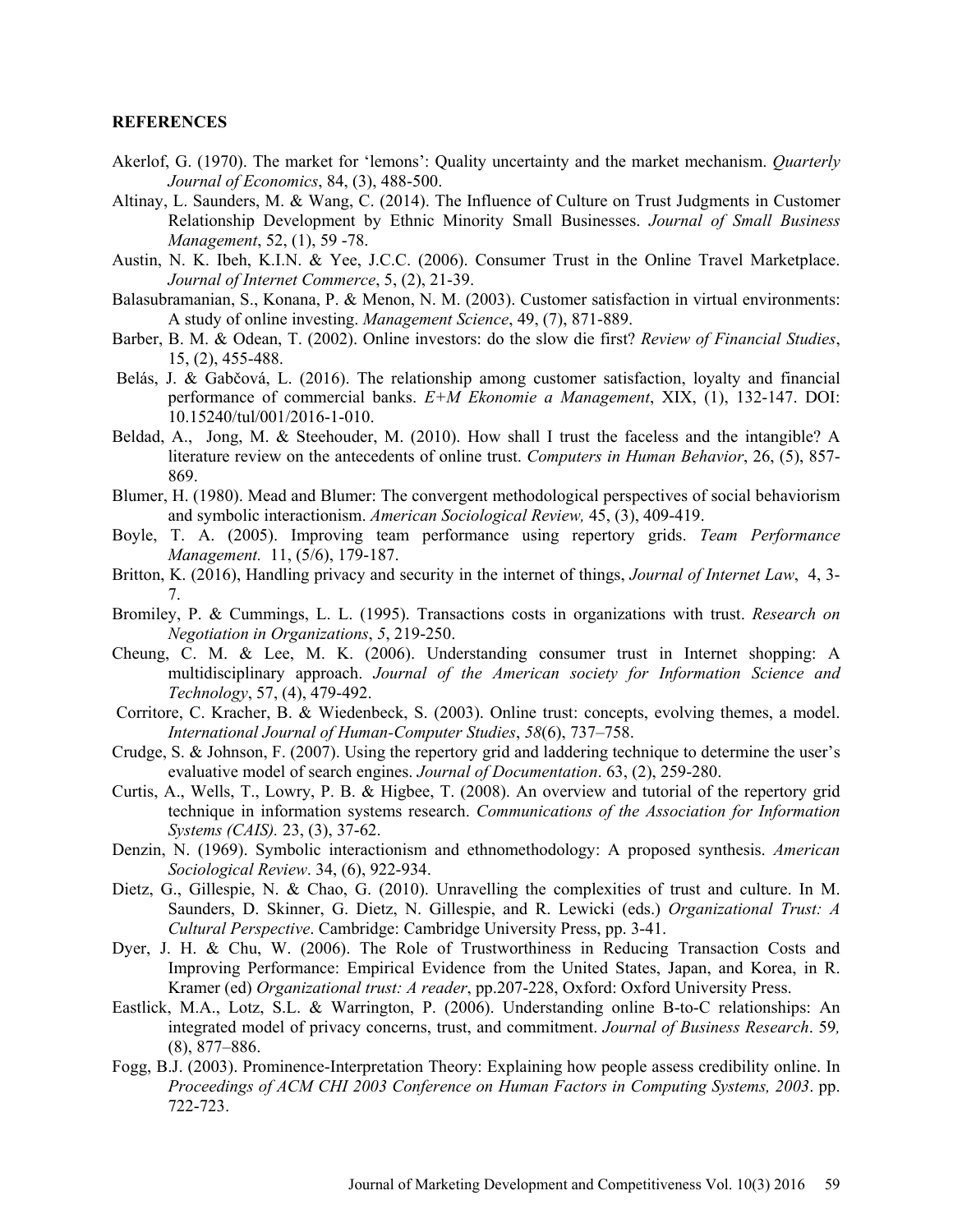- Frost, D., Goode, S. & Hart, D. (2010). Individualist and collectivist factors affecting online repurchase intentions. *Internet Research*, 20, (1), 6-28.
- Gee, R., Coates, G., & Nicholson, M. (2008). Understanding and profitably managing customer loyalty. *Marketing Intelligence & Planning*, 26*,* (4), 359-374.
- Gefen, D. & Straub, D. W. (2003). Managing user trust in B2C e-services. *E-service Journal*. *2*(2), 7-24.
- Goffin, K., Lemke, F. & Szwejczewski, M. (2006). An exploratory study of 'close' supplier-manufacturer relationships. *Journal of Operations Management*. 24*,* (2), 189-209.
- Goffin, K. & Koners, U. (2011). Tacit knowledge, lessons learnt, and new product development. *Journal of Product Innovation Management*. 28*,* (2), 300-318
- Goldsmith, R.E. (2001). Using the domain specific innovativeness scale to identify innovative internet consumers. *Internet Research: Electronic Networking Applications and Policy*, 11*,* (2), 149-158.
- Goldsmith, R.E. & Bridges, E. (2000). E-tailing versus retailing: Using attitudes to predict online buying behavior. *Quarterly Journal of Electronic Commerce*, 1, (3), 245-253.
- Goldsmith, R.E. & Goldsmith, E.B., (2002). Buying apparel over the Internet. *Journal of Product and Brand Management*, 11*,* (2), 89-102.
- Grabner-Kraeuter, S. & Kaluscha, E. A. (2008). Consumer trust in electronic commerce: Conceptualization and classification of trust building measures. In T. Kautonen, & H. Karjaluoto (Eds.), *Trust and new technologies*. Cheltenham: Edward Elgar. pp. 3-22.
- Habul, A., Pilav-Velić, A. & Kremić, E. (2012). Customer Relationship Management and Business Intelligence. In Catalan-Matamoros (ed.), Advances in Customer Relationship Management. Rijeka: InTech Europe (pp. 13-30). Available at http://cdn.intechopen.com/pdfs/35307.pdf
- Hallowell, R. (1996). The relationships of customer satisfaction, customer loyalty, and profitability: an empirical study. *International Journal of Service Industry Management*, 7, (4), 27-42.
- Hamer, L. (2011). Reducing online buyers' perceptions of risk: a study of online auctions, *Services Marketing Quarterly*, 32, (2), 83-95.
- Hampton-Sosa, W. & Koufaris, M. (2005).The effect of website perceptions on initial trust in the owner company*. International Journal of Electronic Commerce*. 10*,* (1), 55-81.
- Jankowicz, D. (2004). *The easy guide to repertory grids*. Chichester: John Wiley & Sons.
- Jarvenpaa, S. & Rao V. (2003). Trust in Online Consumer Exchanges: Emerging Conceptual and Theoretical Trends. In M. Shaw (ed.) *The E-Commerce and the Digital Economy*, M.E. Sharpe, Inc. pp. 229-246
- Kassarjian, H. H. (1977). Content analysis in consumer research. *Journal of Consumer Research*. 4, (1), 8-18.
- Kelly, G. A. (1963). *A Theory of Personality: The Psychology of Personal Constructs*. New York: Norton & Company.
- Kenning, P. (2008), The influence of general trust and specific trust on buying behavior, *International Journal of Retail & Distribution Management*, 36, (6), 461-476.
- Khan, B., & Rizwan, M. (2014). Factors contributing to customer loyalty in commercial banking, *International Journal of Accounting and Financial Reporting*, 4*,* (2), 413-436.
- Kim, D., Ferrin, D. & Rao, R. (2008). A trust-based consumer decision-making model in electronic commerce: The role of trust, perceived risk, and their antecedents. *Decision Support Systems*. 44*,*  (2), 544-564.
- Kumar, S. (2013). Value congruity, identity and store image formation: A conceptualization of consumers' retail store choice behaviour. *International Journal of Management and Social Sciences Research. 2,* (11), 23-32.
- Liang, C.J., Wang, W.H. &Farquhar, J.D. (2009). The influence of customer perceptions on financial performance in financial services*, International Journal of Bank Marketing*, 27, (2), 129-149.
- Liu, C., Marchewka, J., Lu, J. &Yu, C. (2004). Beyond Concern: A Privacy-Trust-Behavioral Intention Model of Electronic Commerce. *Information and Management*, 42, (1), 127-142.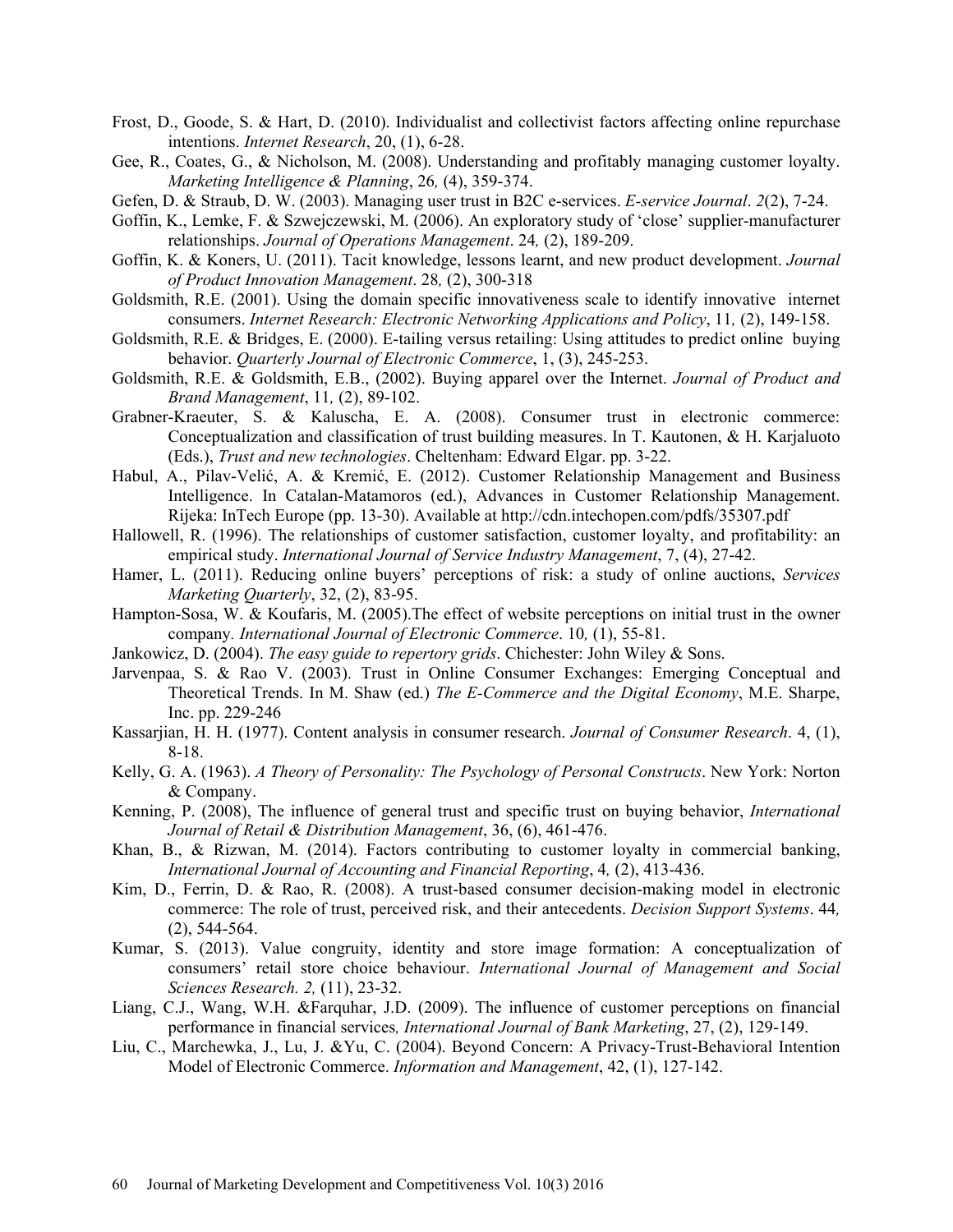- Luo, X, Griffith, D.A., Liu, S.S. & Shi, Y. (2004). The effects of customer relationships and social capital on firm performance: a Chinese business illustration. *Journal of International Marketing*, 12, (4),  $25 - 45$ .
- Luo, X., Hsu, M. K., & Liu, S. S. (2008). The moderating role of institutional networking in the customer orientation–trust/commitment–performance causal chain in China. *Journal of Academy of Marketing Science*, 36, (2),202–214.
- Mayer, R. C. Davis, J. H. & Schoorman, F.D. (1995). An Integrative Model of Organizational Trust. *The Academy of Management Review*, 20, (3), 709-734.
- McKnight, D. H., Choudhury, V. & Kacmar, C. (2002). The impact of initial consumer trust on intentions to transact with a web site: A trust building model. *Journal of Strategic Information Systems*. 11, (3), 297-323.
- Mollering, G. (2006).*Trust: Reason, Routine, Reflexivity*. Oxford: Elsevier.
- Morgan, R. & Hunt, S. (1994). The Commitment-Trust Theory of relationship marketing. *Journal of Marketing*. 58, (3), 20-38.
- Morrow, J.L. Jr, Hansen, M.H., & Pearson, A.W. (2004). The cognitive and affective antecedents of general trust within cooperative organization, *Journal of Managerial Issues*, 16, (1), 48-64.
- Mukherjee, A. & Nath, P. (2007). Role of electronic trust in online retailing: A re-examination of the commitment-trust theory. *European Journal of Marketing*, 41, (9), 1173-1202.
- Richard, M.-O. & Habibi, M. R. (2016). *Journal of Business Research*, 69, 1103-1119.
- Riegelsberger, J. & Sasse, A. (2001). Trustbuilders and trustbusters The role of trust cues in interfaces to e-commerce applications. 1st IFIP Conference on e-commerce, e-business, e-government (I3E). Oct. 3-5 2001, Zurich, Switzerland. In B. Schmid, K. StanoevskaSlabeva, and V. Tschammer (eds) *Towards the E-Society: E-commerce, E-business, and E-government*, 74, pp. 17-30. Norwell: Kluwer Academic Publishers.
- Roca, J., García, J. & Vega, J. (2009). The importance of perceived trust, security and privacy in online trading systems. *Information Management & Computer Security*, 17, (2), 96-113.
- Sako, M. (2006), Does Trust Improve Business Performance? in R. Kramer (ed) *Organizational trust: A reader*. Oxford: Oxford University Press, pp.267-292.
- Sekaran, U. (1983). Methodological and theoretical issues and advancements in cross-cultural research. *Journal of International Business Studies*. 14, (2), 61-73.
- Shankar, V., Urban, G. L., & Sultan, F. (2002). Online trust: A stakeholder perspective, concepts, implications, and future direction. *Journal of Strategic Information Systems*, 11, (3), 325–344.
- Silverman, D. (2010). *Doing qualitative research: A practical handbook*. (3rd edn). London: Sage.
- Singh, J. & Sirdeshmukh, D. (2000). Agency and trust mechanisms in consumer satisfaction and loyalty judgments. *Journal of the Academy of Marketing Science*, 28, (1), 150-167.
- Smith, R. E. & Wright, W. F. (2004), Determinants of customer loyalty and financial performance, *Journal of Management Accounting Research*, 16, (1), 183-205.
- Spence, M. (2002). Signaling in retrospect and the informational structure of markets. *The American Economic Review*. 92, (3), 434-459.
- Toma, M. I. (2016). Customer Relationship Management: A Theoretical Approach. *Economics, Management, and Financial Markets*, 11,(1), 86-93.
- Tomico, O., Karapanos, E., Lévy, P., Mizutani, N. & Yamanaka, T. (2009). The repertory grid technique as a method for the study of cultural differences. *International Journal of Design.* 3, (3), 55-63.
- Torres, M. P., Lisboa, J. V. & Yasin, M.M. (2014). E-commerce strategies and corporate performance: an empirical investigation. *Competitiveness Review*, 24*,* (5), 463-481.
- UCLA Internet Report, "Surveying the Digital Future" http://www.ccp.ucla.edu, 2000.
- UCLA Internet Report, "Surveying the Digital Future" http://www.ccp.ucla.edu, 2001.
- UCLA Internet Report, "Surveying the Digital Future" http://www.ccp.ucla.edu, 2003.
- Urban, G., Amyx, C. & Lorenzon, A. (2009). Online trust: State of the art, new frontiers, and research potential. *Journal of Interactive Marketing*. 23, (2), 179-190.